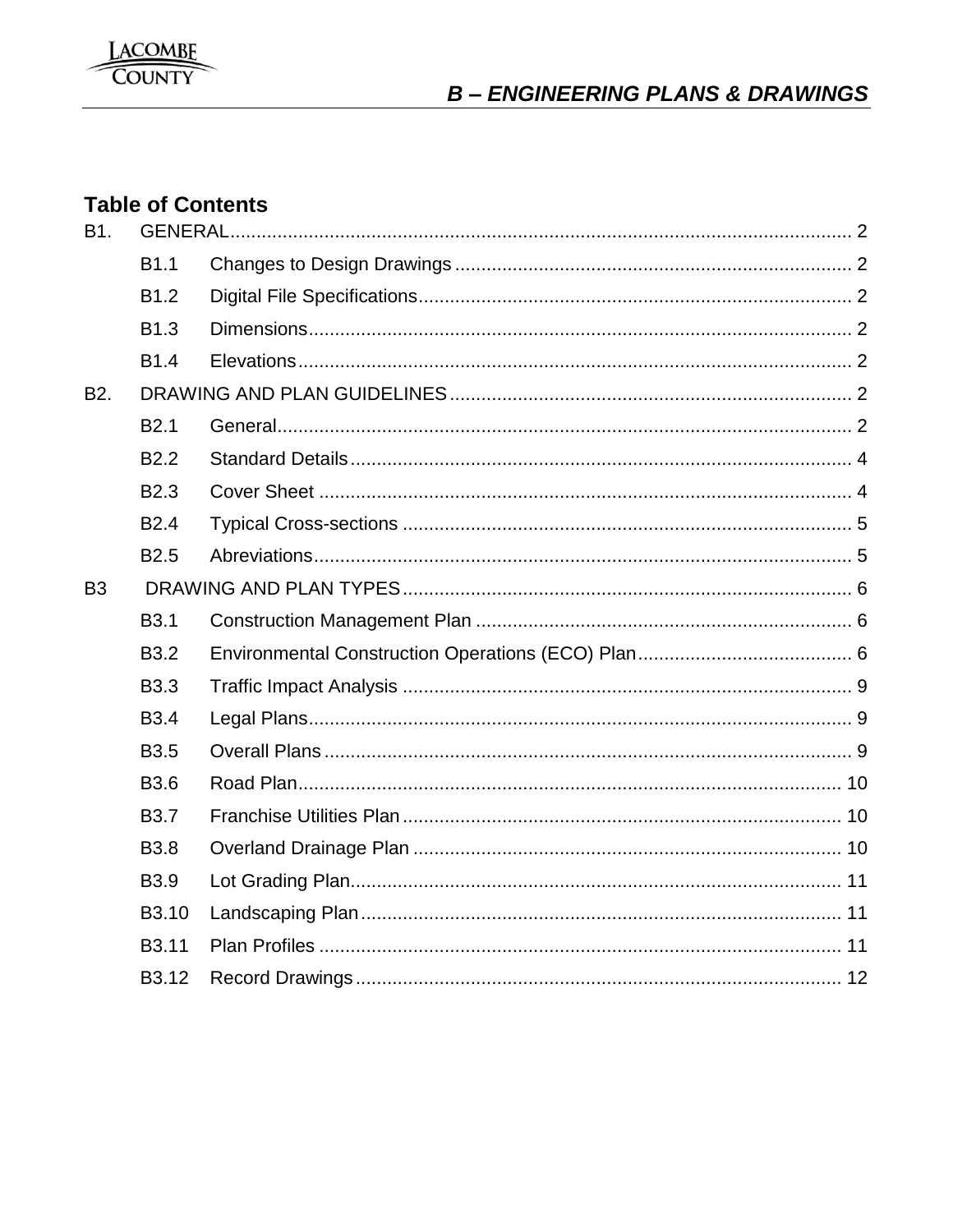

## <span id="page-1-0"></span>**B1. GENERAL**

All detailed engineering plans submitted for review and approval must comply with the following standards and specifications and shall be submitted to the County a minimum of sixty (60) days before the start of construction.

## <span id="page-1-1"></span>**B1.1 Changes to Design Drawings**

For any reason, if changes to the design drawings must be made after they have been approved, three (3) prints of each of the original drawings affected shall be submitted with the proposed changed shown in red, accompanied by a letter outlining the reasons for the required changes. If the proposed changes meet with the County's approval, one copy will be signed and returned, accompanied by a letter authorizing the changes to be made on the original.

## *No work can proceed until approved by the County.*

## <span id="page-1-2"></span>**B1.2 Digital File Specifications**

The digital file shall be in AutoCAD R14 or later and NAD83, geo-referenced or as approved by the County.

## <span id="page-1-3"></span>**B1.3 Dimensions**

Dimensions should be given from an iron pin, a lot line, a center line or any other reference that can be readily established.

## <span id="page-1-4"></span>**B1.4 Elevations**

All elevations shall be relative to a Geodetic Datum with all reference benchmarks and elevations shown on the drawing.

## <span id="page-1-5"></span>**B2. DRAWING AND PLAN GUIDELINES**

## <span id="page-1-6"></span>**B2.1 General**

All engineering plans submitted for review and approval must comply with the specifications herein stated.

1. Plan size shall be the standard A-1 drawing (594 mm x 841 mm) with the profile located at the bottom of the sheet. The plan shall not extend onto the profile section and the profiles must be shown only on the profile section.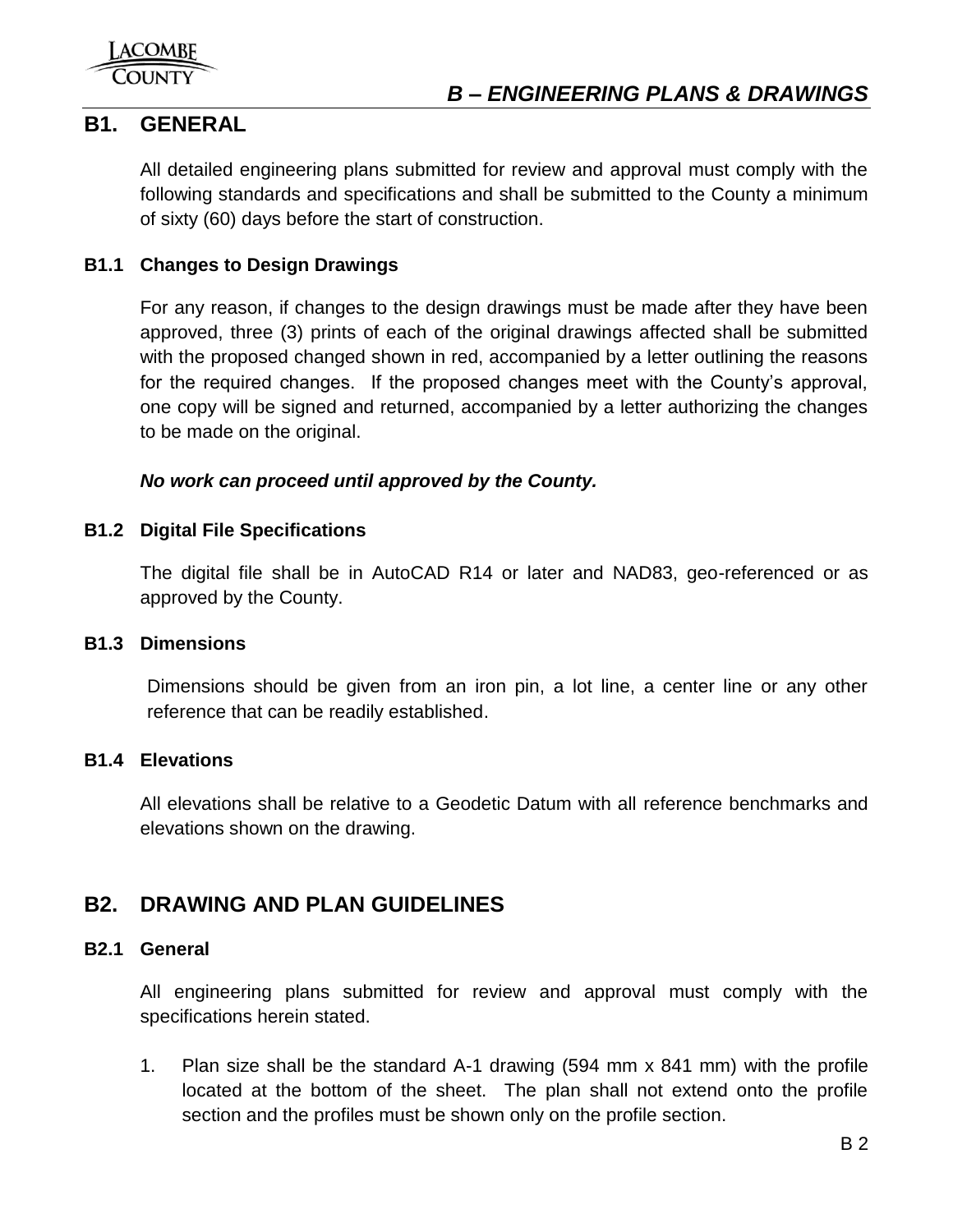- 2. Drawing details shall be in metric measure.
- 3. Clarity and legibility shall be the governing criteria when preparing drawings. Care must be taken to ensure a balanced distribution of detail throughout the drawing. Lines will be uniform in weight and density.
- 4. Letters and figures will be clearly legible, 2 mm size or larger, well spread, properly formed and proportioned.
- 5. Elevations shall be referenced to Geodetic Datum and be in metric measure. Locations and elevations of the permanent bench marks used must be clearly identified on the plans.
- 6. A north arrow shall be shown on each drawing, directed towards the top of the plan.
- 7. Plans shall be drawn to the following scales:

| Type                  | <b>Scale</b>     |               |  |
|-----------------------|------------------|---------------|--|
| <b>Overall Plans</b>  | 1:1000           |               |  |
| Plan/Profile          | Horizontal 1:500 | Vertical 1:50 |  |
| <b>Cross Sections</b> | Horizontal 1:100 | Vertical 1:50 |  |

- 8. All plans shall show adjacent lots and plan numbers, legal description of the parcel being developed and all relevant registered plan numbers including lot and block numbers.
- 9. County approved street and subdivision names must appear on the drawings.
- 10. All plan sets shall be bound along the left hand margin.
- 11. All drawings must clearly show the following in the title block:
	- a) Developer/owner's name
	- b) Engineer's name
	- c) Lacombe County
	- d) Subdivision name including staging and/or phasing
	- e) Drawing name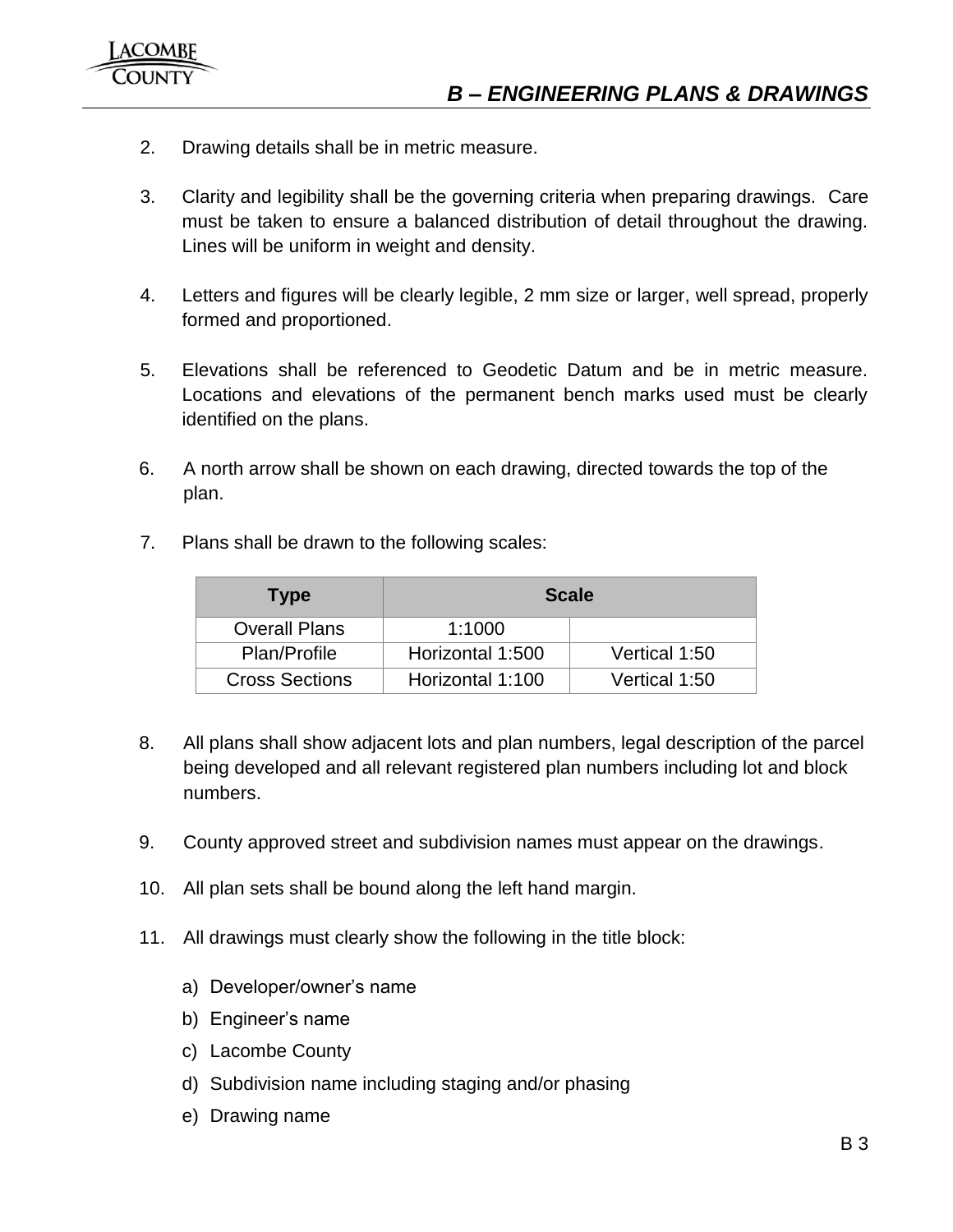- f) Drawing number and job number, if applicable
- g) Revision number and description, if applicable
- h) Horizontal and vertical scales
- i) Space for signature of the designer, draftsperson, checker and approving authority
- j) Space for the number, date, description, designer and approving authority for all revisions and drawings issued including preliminary, approval, tender, construction and record drawings
- k) Space for professional stamps, permit stamps and preliminary acceptance for construction stamp
- l) Date issued and revision number if applicable
- m) Legend
- n) Notes

#### <span id="page-3-0"></span>**B2.2 Standard Details**

Standard detail drawings may include typical road cross-sections, trenching details, pavement structure, etc. The details shall be included on a standard A-1 size sheet. The scale of individual details will commensurate with the amount of information to be shown along with clarity and legibility.

#### <span id="page-3-1"></span>**B2.3 Cover Sheet**

A cover sheet and index sheet may be combined at the discretion of the Engineer. The information provided shall include:

- 1. Subdivision's name
- 2. Developer/owner's name
- 3. Engineer's name
- 4. Lacombe County
- 5. A drawing index
- 6. Project location plan (key plan) with legal description
- 7. Drawing legend
- 8. List of symbols and abbreviations (refer to abbreviations table at B2.5)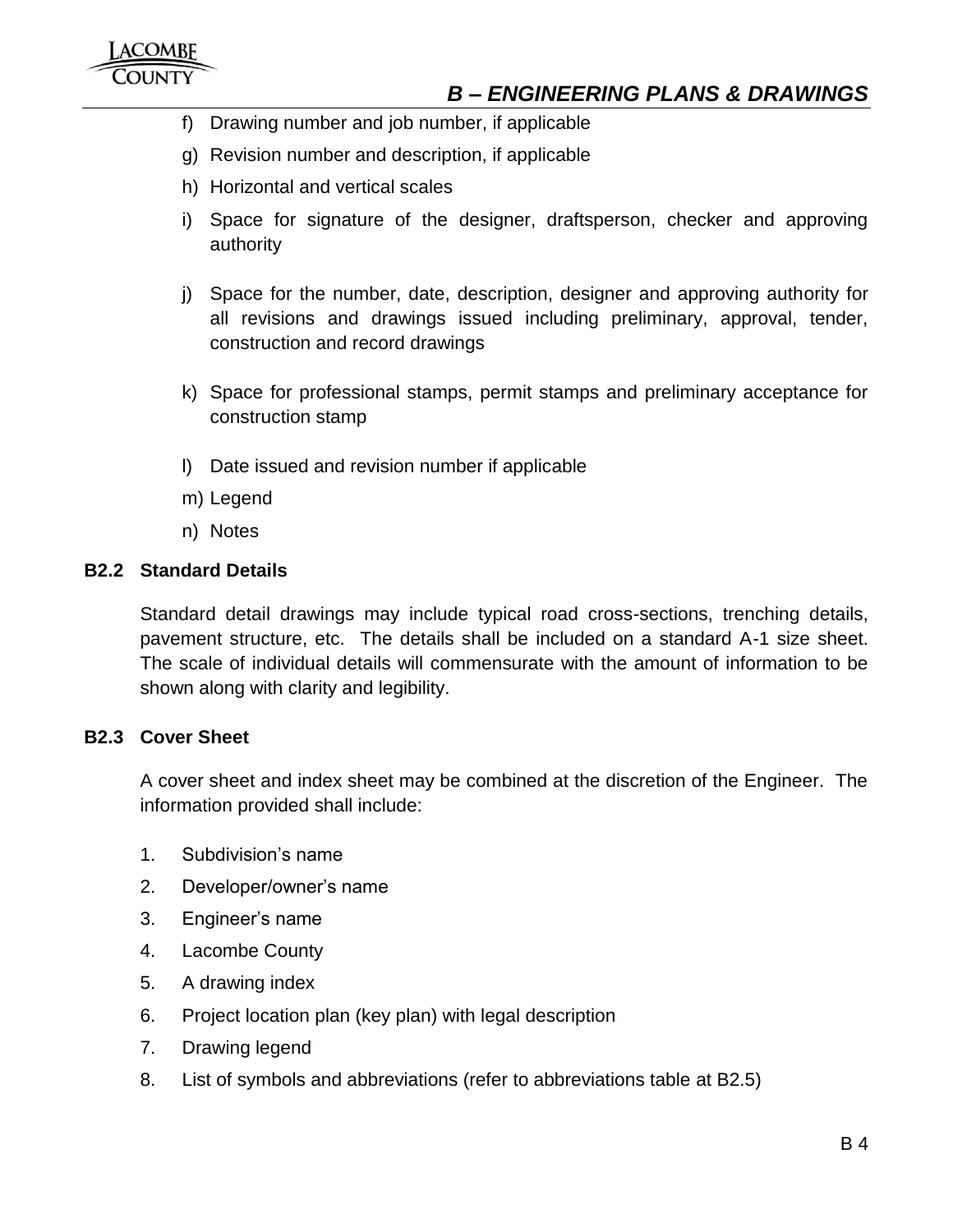## <span id="page-4-0"></span>**B2.4 Typical Cross-sections**

A minimum of one typical roadway cross-section shall be included within the standard detail drawing. Additional cross-sections shall be provided for roadway sections requiring over 1.0m of cut or 1.0m of fill. Details on the cross sections shall include:

- 1. Width of rights-of-way
- 2. Finished width of roadway surface
- 3. Width of sub-grade
- 4. Slope ratio of side slopes and back slopes
- 5. Depth of ditches
- 6. Surface crown slope
- 7. Pavement structure details including depth, class, designation and grade of materials

## <span id="page-4-1"></span>**B2.5 Abbreviations**

| Abbreviation | Term                          | Abbreviation | Term                                           |
|--------------|-------------------------------|--------------|------------------------------------------------|
| Ab           | Abandoned                     | LC           | Length of Curve                                |
| <b>AC</b>    | <b>Asphaltic Concrete</b>     | <b>NPL</b>   | North Property Line                            |
| <b>BHC</b>   | <b>Begin Horizontal Curve</b> | <b>NTS</b>   | Not to Scale                                   |
| <b>BVC</b>   | <b>Begin Vertical Curve</b>   | PI           | Point of Intersection                          |
| <b>BM</b>    | <b>Bench Mark</b>             | <b>PIVC</b>  | <b>Point of Intersection Vertical</b><br>Curve |
| <b>Blk</b>   | <b>Block</b>                  | PL           | <b>Property Line</b>                           |
| CI.          | <b>Class</b>                  | R.           | Radius                                         |
| Conc.        | Concrete                      | R.O.W.       | Right-of-Way                                   |
| <b>CSP</b>   | <b>Corrugated Steel Pipe</b>  | <b>SPL</b>   | South Property Line                            |
| DA           | <b>Deflection Angle</b>       | Sta.         | <b>Station</b>                                 |
| D of C       | Degree of Curve               | Stl.         | <b>Steel</b>                                   |
| <b>EPL</b>   | <b>East Property Line</b>     | St.          | <b>Street</b>                                  |
| Elev.        | Elevation                     | <b>SM</b>    | <b>Survey Monument</b>                         |
| <b>EHC</b>   | <b>End Horizon Curve</b>      | Tan.         | Tangent                                        |
| <b>EVC</b>   | <b>End Vertical Curve</b>     | TH           | <b>Test Hole</b>                               |
| Hor.         | Horizontal                    | Vert.        | Vertical                                       |
| Inv.         | Invert                        | <b>VC</b>    | <b>Vertical Curve</b>                          |
| I.P.         | Iron Pin                      | <b>WPL</b>   | <b>West Property Line</b>                      |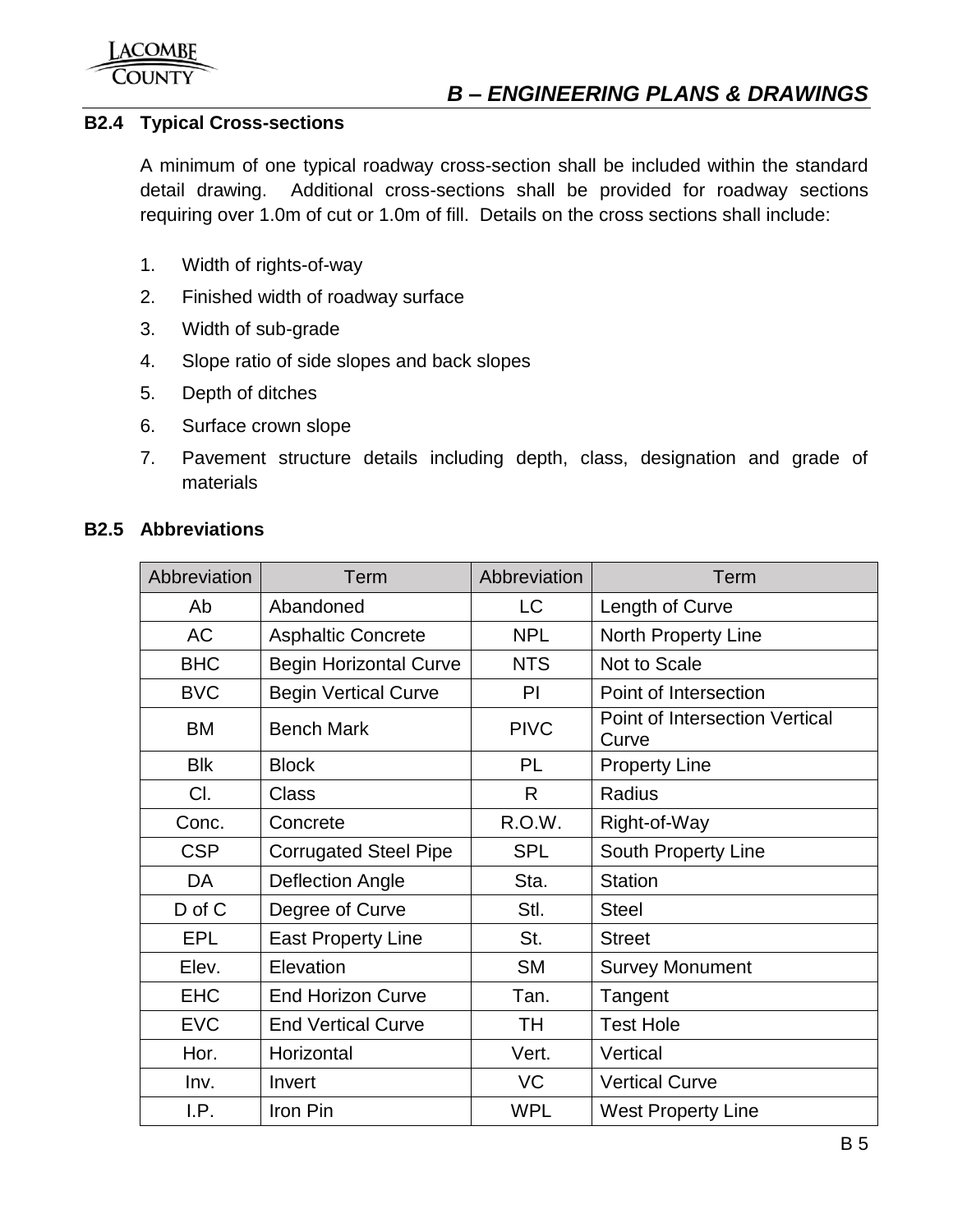## <span id="page-5-0"></span>**B3 DRAWING AND PLAN TYPES**

## <span id="page-5-1"></span>**B3.1 Construction Management Plan**

The Construction Management Plan is mandatory for all subdivision developments. Industry best practice should be adhered to. Below is a list of the minimum requirements:

- 1. Project legal land locations
- 2. Map of project location
- 3. Site map
- 4. Developer's name and contact numbers
- 5. Subdivision name
- 6. Consulting engineers name and contact numbers
- 7. Project Manager's name and contact numbers
- 8. Project boundaries
- 9. Equipment to be used
- 10. Proposed hours of operation
- 11. Contractors and subcontractors names and contact numbers for site personnel
- 12. Project schedule
- 13. Traffic accommodation plan
- 14. Signed road use agreement with the appropriate road authority
- 15. Verification that adjacent landowners have been contacted
- 16. Brief description of the works to be undertaken by the various contractors
- 17. Emergency plan and contact numbers (police, ambulance, etc.)
- 18. Proposed site works and emergency incident documentation
- 19. Nuisance minimization plan (dust, noise, etc.)
- 20. Other information as required or requested by the County

## <span id="page-5-2"></span>**B3.2 Environmental Construction Operations (ECO) Plan**

The ECO Plan is mandatory for all subdivision developments. All relevant federal and provincial legislation and industry best practices must be adhered to. This plan can be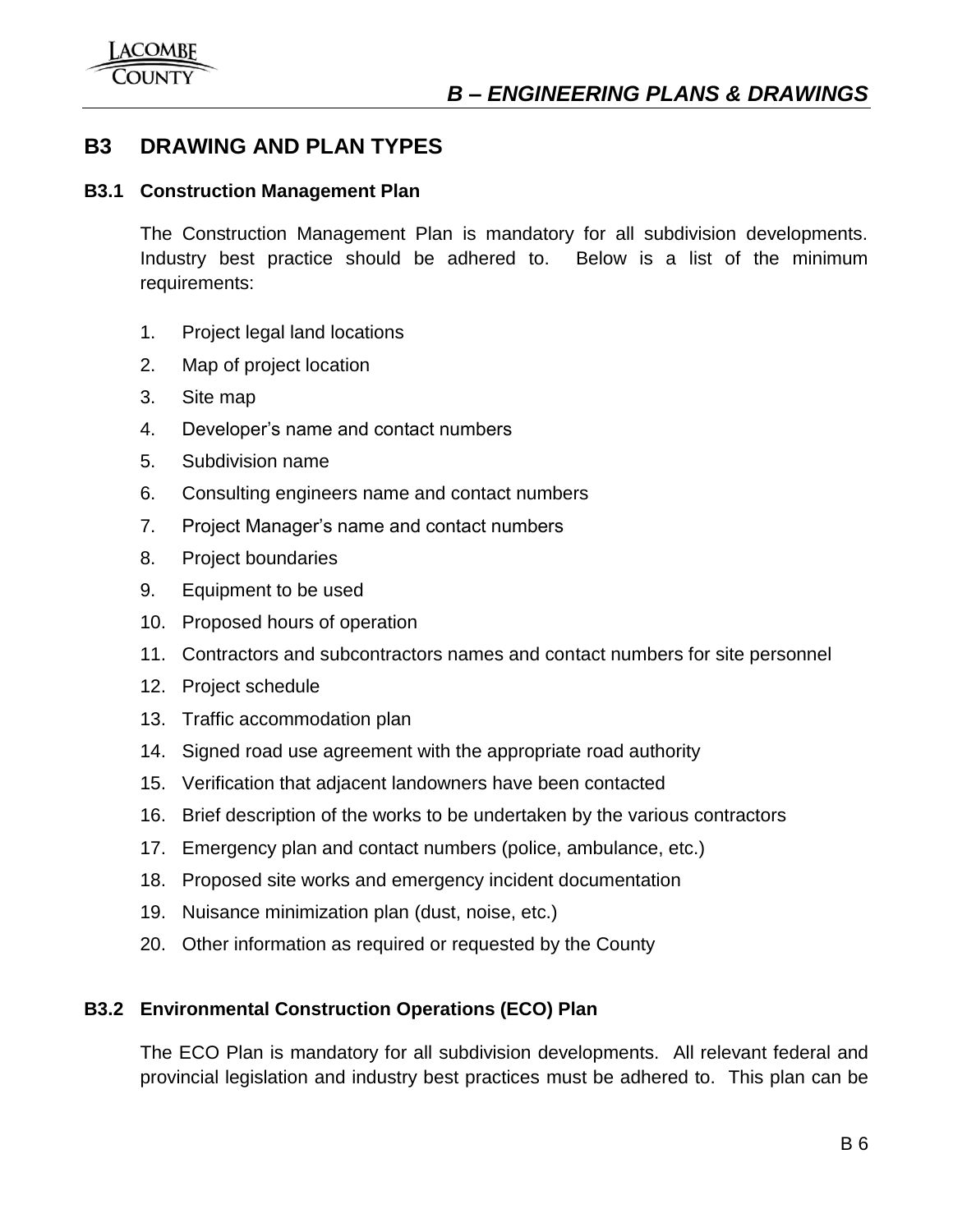combined with the Construction Management Plan if all the information is provided. Below is a list of the minimum requirements:

- 1. Project Setting and Site Activities
	- a. Project Description- A brief description of the project and its legal land location, subdivision name and project boundaries.
	- b. Project Contacts- Name and contact details for the Developer, Engineer, Project Manager, contractors, subcontractors and site personnel.
	- c. Environmental Sensitivities- Site specific sensitive or protected features that could be impacted as a result of the Contractor's activities as described.
	- d. Site Activities- A scope of work and a list of all construction or related activities to be undertaken during the project are provided, including:
		- **Equipment to be used**
		- **Proposed hours of operation**
		- Brief description of the works to be undertaken by the various contractors
		- **Equipment maintenance and storage on site (fueling procedures and spill** containment, etc.)
- 2. Project Schedule and Site Drawings
	- a. Project Schedule- A project schedule is provided, including scheduled shutdowns and restricted work periods due to environmental requirements.
	- b. Site Drawing(s)- One or more site drawings are provided, indicating:
		- Map of project location
		- Site map
		- **Office and facilities placement**
		- **Example 1** Erosion and sediment controls
		- **Environmental sensitivities**
- 3. Potential Environmental Impacts and Conflicts
	- a. Permits, approvals, authorizations and notifications- List the file name, number and environmental conditions of all required project permits, approvals and notifications. Copies of all project permits, approvals, authorizations and notifications (and their associated applications, which referenced in approval) are appended to the ECO Plan.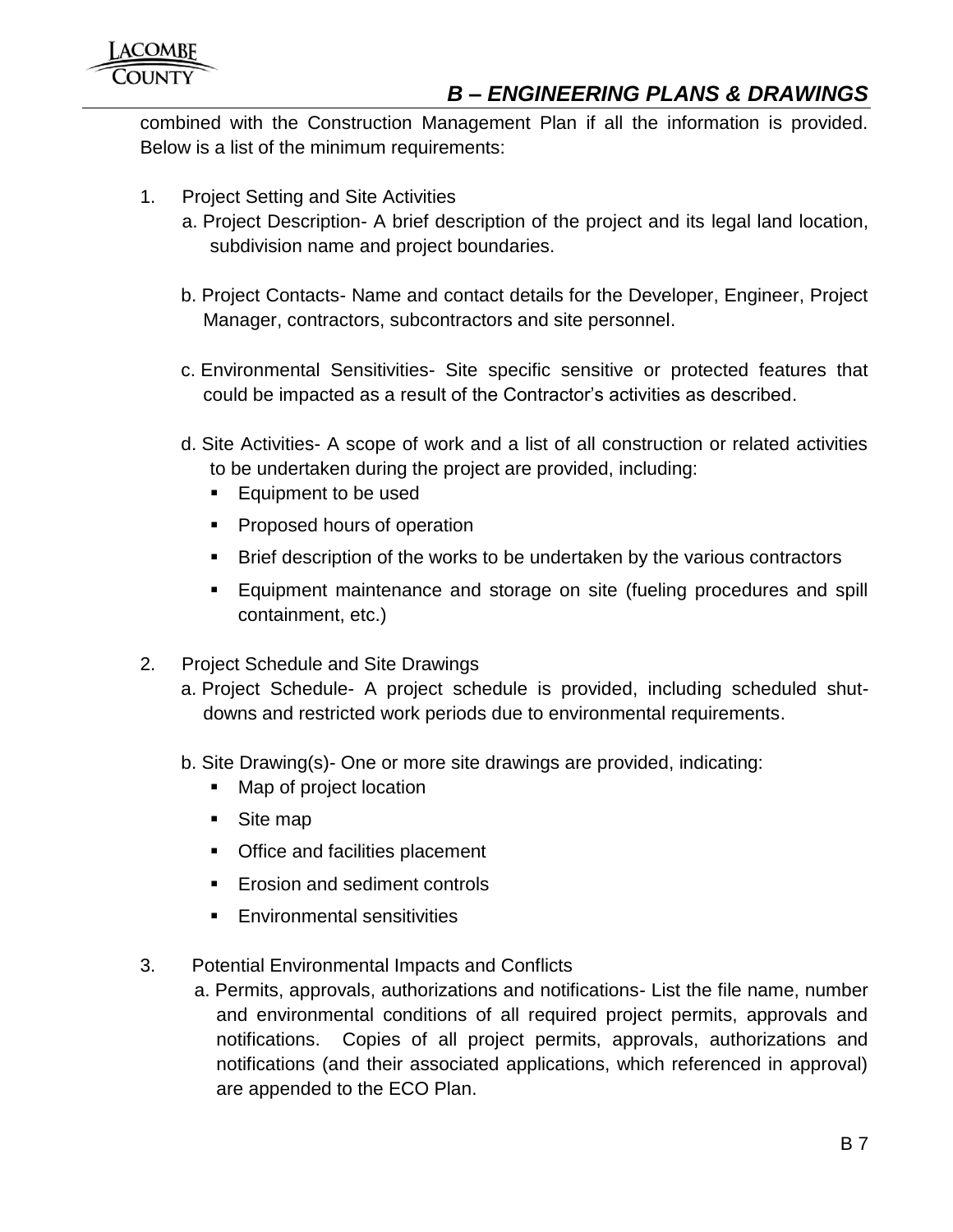- b. Regulatory Compliance- Specific regulatory requirements (other than those listed in 3a) that directly impact or restrict this construction period are described.
- c. Mitigation Strategies- Procedures, controls or best management practices (BMPs) to prevent or reduce adverse impacts on the environment are provided.
- d. Erosion and Sediment Control- Controls provided as appropriate for the project.
- e. Environmental construction practices for top soil and subsoil removal and replacement.
- f. Reclamation plan.
- 4. Waste Management and Hazardous Materials
	- a. Waste management and hazardous materials- List hazardous materials that will be used/stored on site. Expected hazardous and non-hazardous waste materials along with proper handling, containment, storage, transportation, disposal and spill cleanup methods are listed. As appropriate for the project, estimated waste quantities and specific handling procedures are also provided.
- 5. ECO Plan Implementation
	- a. On-site Representative- Name and contact details for the person(s) who will be the onsite representative(s).
	- b. Training and Communication- Documentation of employee training for environmental emergencies.
	- c. Monitoring and Reporting- Monitoring inspection procedures including a schedule of monitoring activities and reporting procedures.
	- d. Documentation- Information and/or records that will be maintained relating to the ECO Plan and environmental matters on the project site are described. Documentation of environmental nonconformance, preventative and corrective actions.
	- e. ECO Plan Update- Provide ECO Plan review and update procedures and append a table summarizing all changes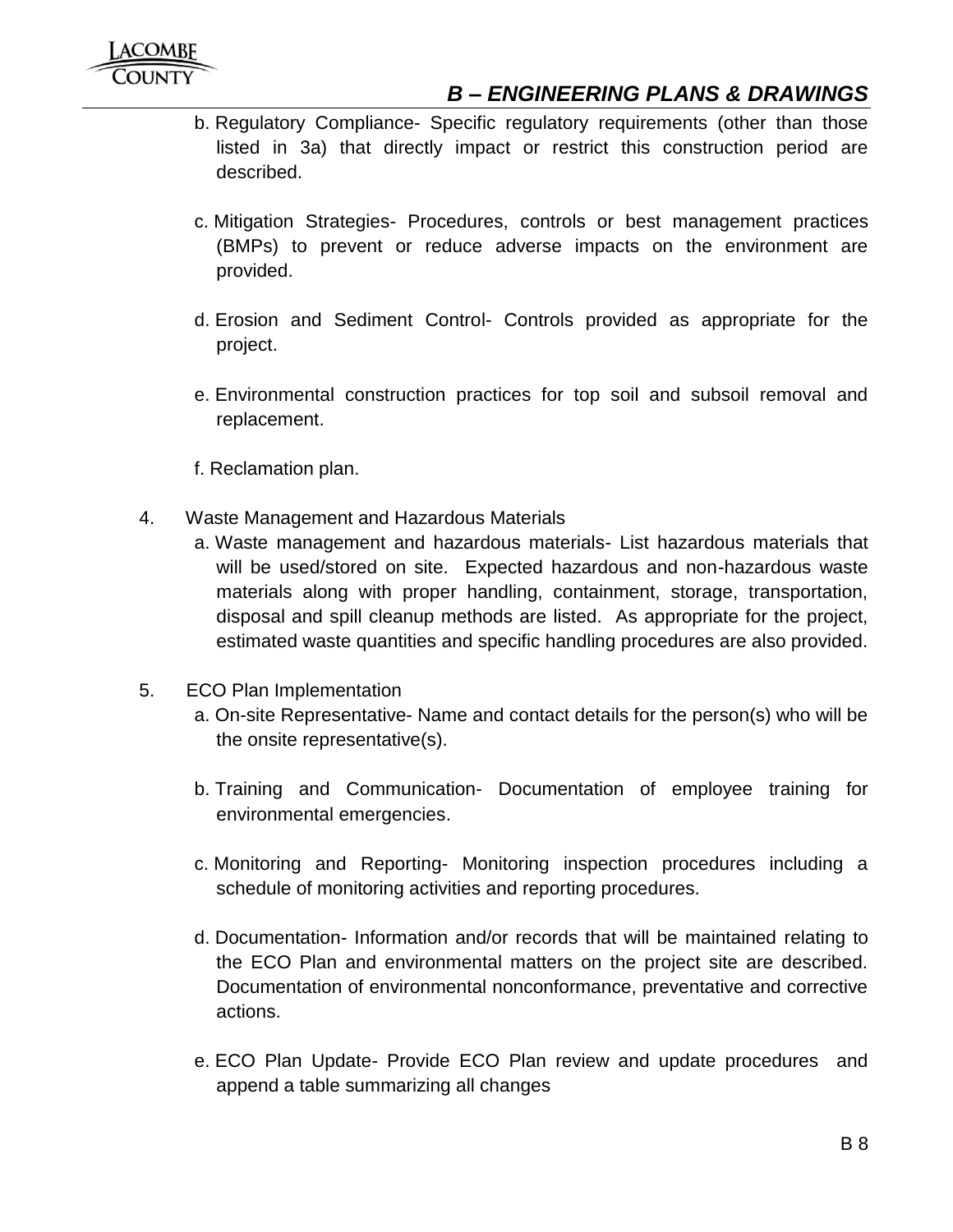- 6. Environmental Emergency Response Procedures
	- a. Environmental Emergency Response Procedures- Potential adverse environmental impacts are identified and emergency response procedures to prevent and respond to incidents are provided. An emergency response contact list is provided.

## <span id="page-8-0"></span>**B3.3 Traffic Impact Analysis**

Information required in this plan is listed below

- 1. Methodology
- 2. Existing land use, existing roadway system, traffic growth history, current traffic volumes and conditions (AADT)
- 3. Trip generation from proposed development, trip distribution and assignment (AADT)
- 4. Intersectional analysis
- 5. Capacity analysis (levels of service) including adjacent road system and intersections
- 6. Recommendations and estimated costs for road and intersection improvements

## <span id="page-8-1"></span>**B3.4 Legal Plans**

The following plans shall be provided:

- 1. Plan of survey
- 2. Utility rights-of-way plan
- 3. Drainage easement plan
- 4. If an access easement is required, it is usually shown on a right-of-way plan showing rights-of-way for access and for utilities. The other features mentioned will appear on the plans referred to in B3.2

## <span id="page-8-2"></span>**B3.5 Overall Plans**

Separate overall plans shall be submitted for each of the following:

- 1. Roads
- 2. Franchise utilities
- 3. Overland drainage plan
- 4. Lot grading plan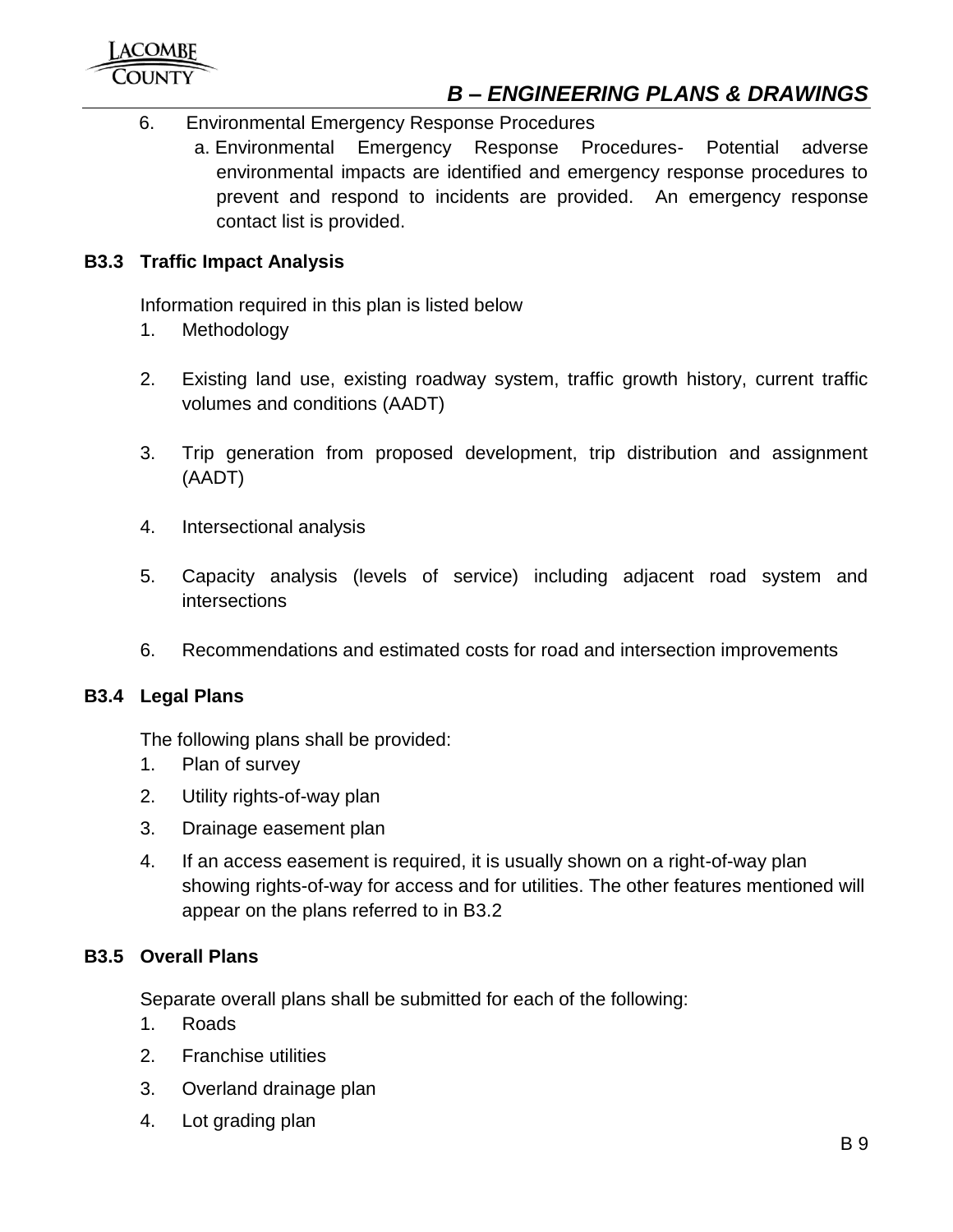- 5. County addresses
- 6. Reserve Improvements which shows trails (walkways) and other recreational facilities and amenities, as well as landscaping details

#### <span id="page-9-0"></span>**B3.6 Road Plan**

This plan shall include the following:

- 1. Base plan with lot configuration
- 2. Proposed roadway system
- 3. Access onto existing roadway system
- 4. Road names where required, existing and proposed
- 5. Approaches
- 6. Utility rights-of-way with dimensions
- 7. Walkways
- 8. Roadway and rights-of way alignment with dimensions
- 9. Roadway traffic signing
- 10. Drainage features including waterways, lakes, ponds, canals, swales, ditches and culverts, noting direction of flows

#### <span id="page-9-1"></span>**B3.7 Franchise Utilities Plan**

This plan shall include the following:

- 1. Typical line assignments within utility rights-of-way
- 2. Proposed assignments within utility rights-of-way
- 3. Off-site connections
- 4. Easements required

#### <span id="page-9-2"></span>**B3.8 Overland Drainage Plan**

This plan shall include the following:

- 1. Legal base plan including easements
- 2. Original contours at 1 meter intervals
- 3. Proposed roadway system
- 4. Drainage easements
- 5. Proposed Stormwater Management Facilities
- 6. Culverts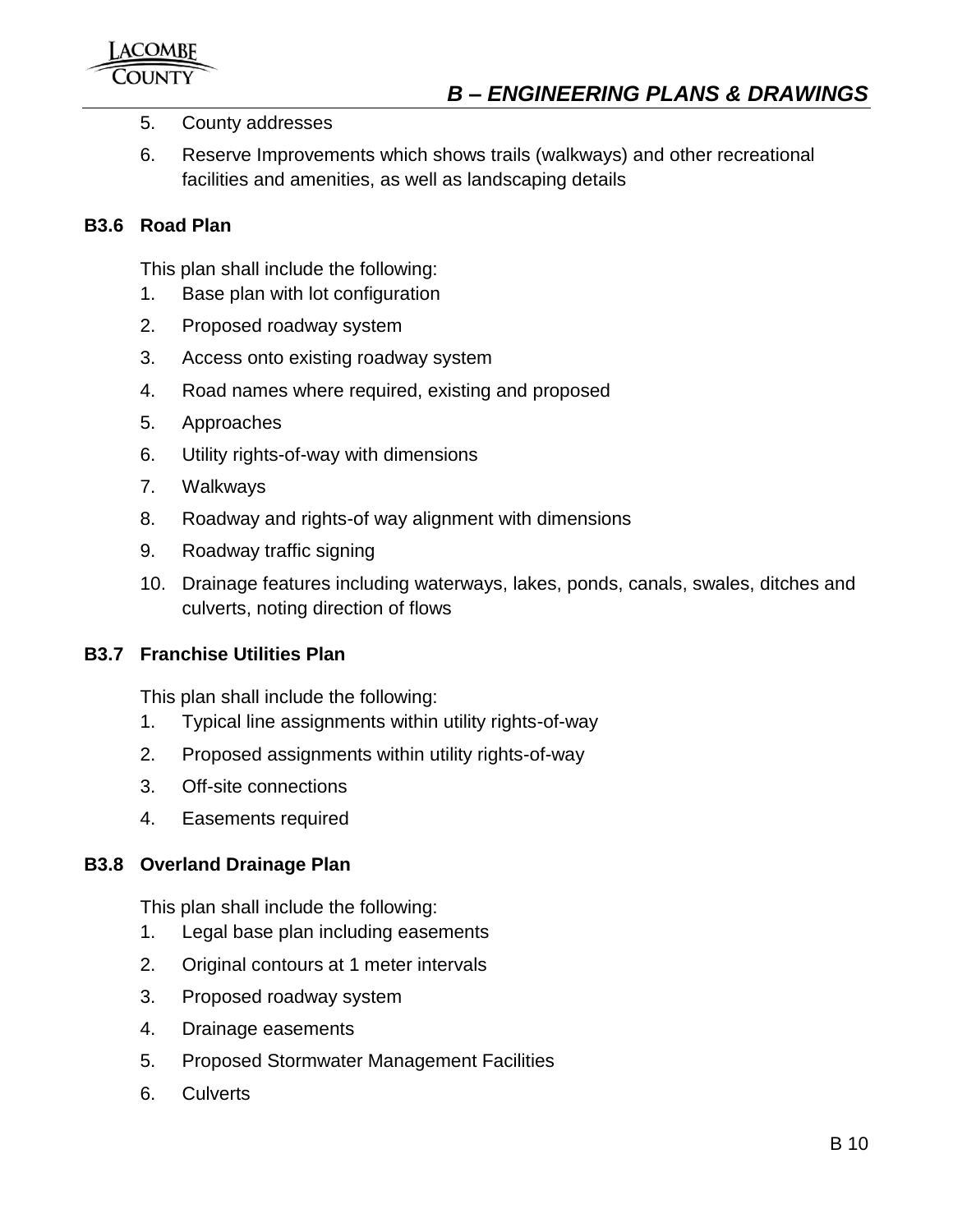- 7. Major drainage system
- 8. Proposed site grading contours and elevation
- 9. Direction of proposed drainage

## <span id="page-10-0"></span>**B3.9 Lot Grading Plan**

This plan shall include the following:

- 1. Legal base plan including easements
- 2. Original contours at 1 meter intervals
- 3. Proposed lot elevations and building grades
- 4. Direction of proposed drainage

## <span id="page-10-1"></span>**B3.10 Landscaping Plan**

This plan shall include the following:

1. Reserve Improvements which shows trails (walkways) and other recreational facilities and amenities, as well as landscaping details

## <span id="page-10-2"></span>**B3.11 Plan Profiles**

All of the items listed for the Overall Plans are applicable with some additional details and dimensions.

- 1. **Plan:**
	- a) Locations and dimensions of lot approaches and culverts
	- b) Station location and dimension of road culverts
	- c) Direction of storm drainage flow and location of control feature such as ditch blocks and swales
	- d) Horizontal curve data including chainages of BC and EC, delta angle, radius and arc length for centerline
	- e) Edge of pavement line assignment
	- f) Dimension all corner radii
	- g) All tie-ins to existing utilities
	- h) All traffic signage
	- i) Bench marks
	- j) Rights-of-way width